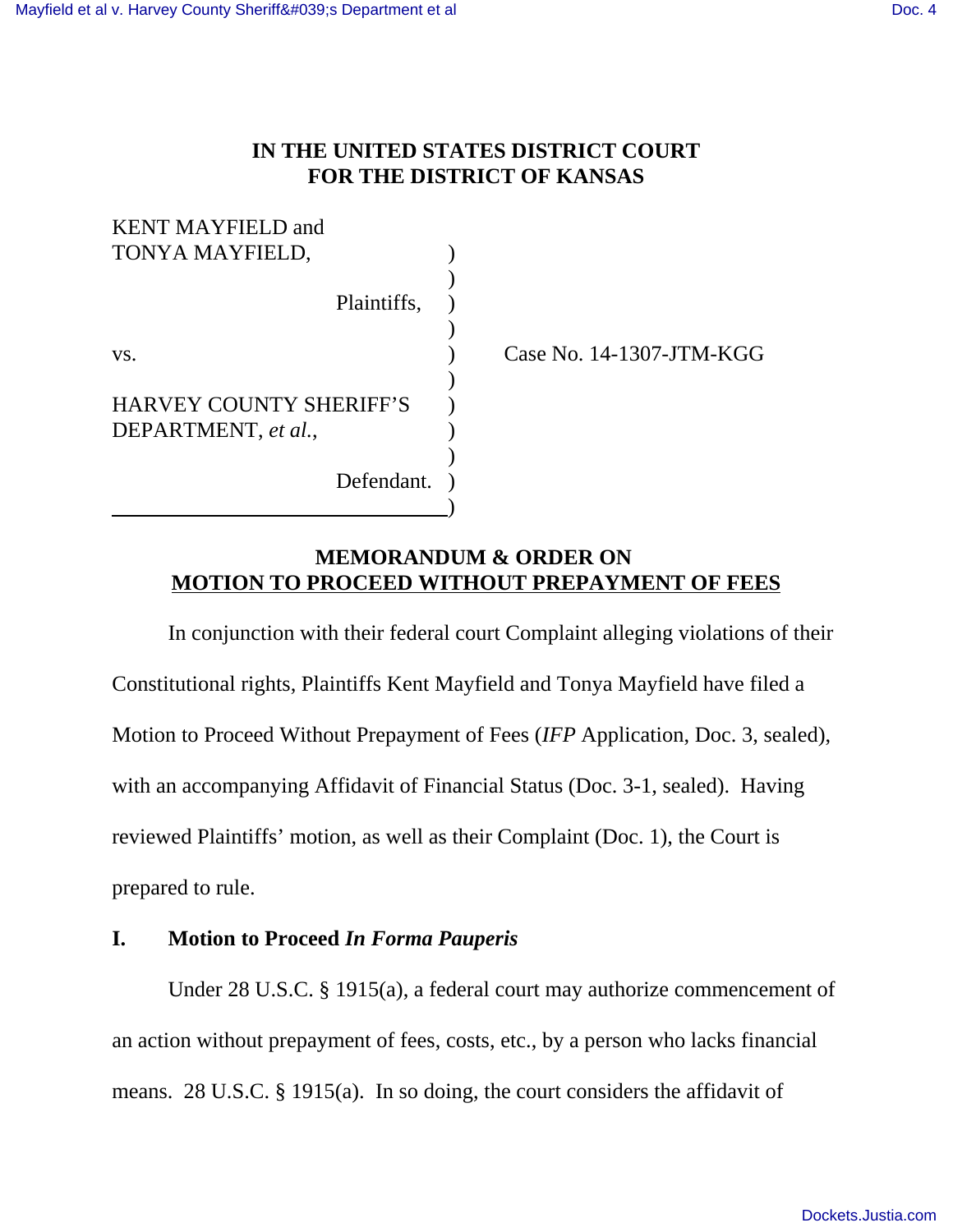financial status included with the application. *See id.*

There is a liberal policy toward permitting proceedings *in forma pauperis* when necessary to ensure that the courts are available to all citizens, not just those who can afford to pay. *See generally, Yellen v. Cooper*, 828 F.2d 1471 (10<sup>th</sup> Cir. 1987). In construing the application and affidavit, courts generally seek to compare an applicant's monthly expenses to monthly income. *See Patillo v. N. Am. Van Lines, Inc*., No. 02-2162, 2002 WL 1162684, at \*1 (D.Kan. Apr. 15, 2002); *Webb v. Cessna Aircraft*, No. 00-2229, 2000 WL 1025575, at \*1 (D.Kan. July 17, 2000) (denying motion because "Plaintiff is employed, with monthly income exceeding her monthly expenses by approximately \$600.00").

In their supporting financial affidavit, Plaintiffs, who are a married couple, indicate they are 45 and 42 years old, respectively. (Doc. 3-1, at 1.) They list two minor children for whom they provide financial support. (*Id*., at 2.) Neither of the Plaintiffs are employed, although Mr. Mayfield was previously employed as a night shift assembler, receiving a modest monthly wage. (*Id*., at 3.) They list no government benefits other than "food assistance." (*Id*., at 4-5.)

Plaintiffs own a modest piece of real property as well as two modest automobiles outright. (*Id*., at 3-4.) They indicate a small amount of cash on hand. (*Id*., at 4.) Plaintiffs pay a modest amount in monthly rent and enumerate